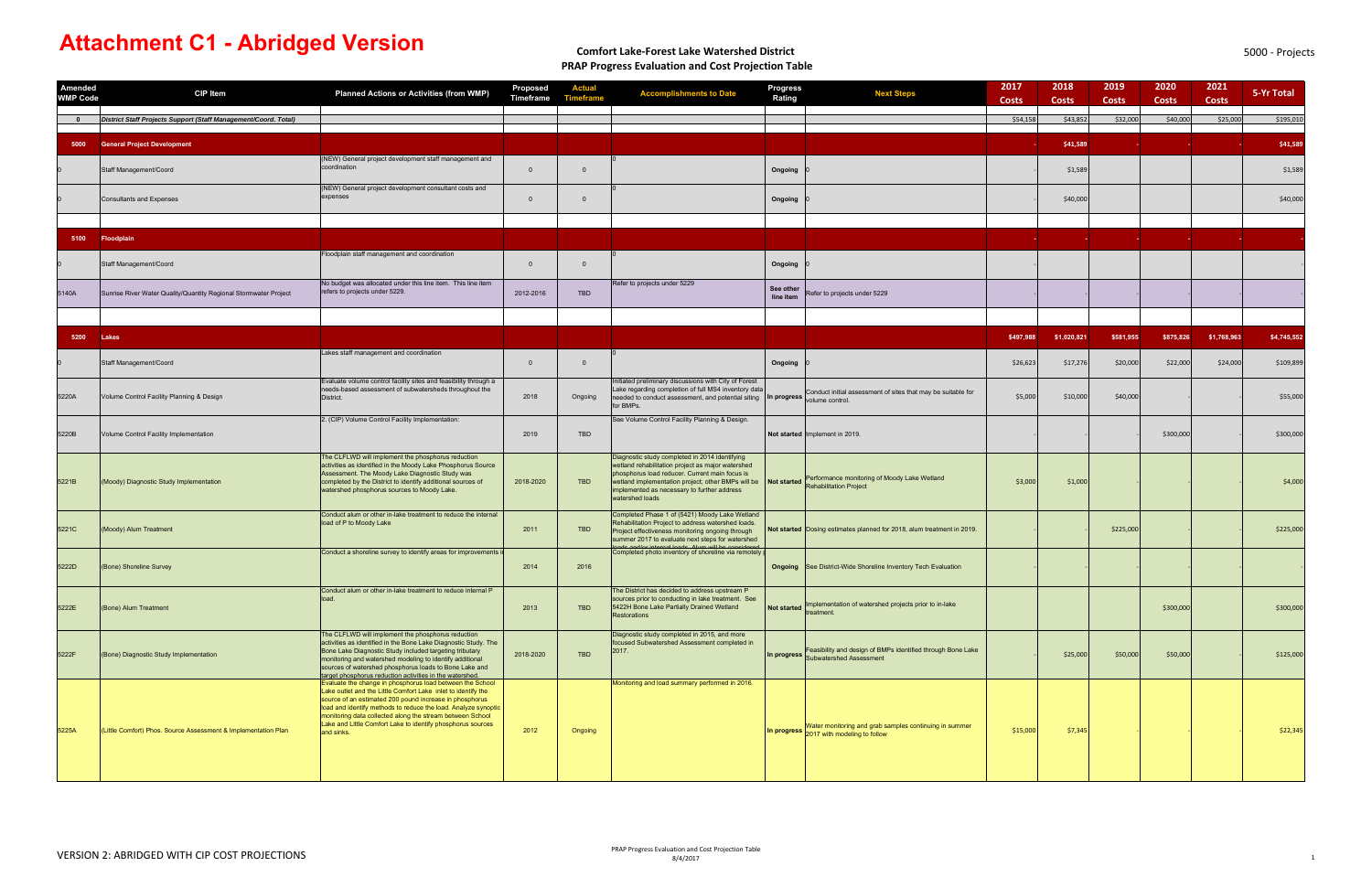

| Amended<br><b>WMP Code</b> | CIP Item                                                              | <b>Planned Actions or Activities (from WMP)</b>                                                                                                                                                                                                                                                                                                                                                                                                                                                                                  | Proposed<br>Timeframe | <b>Actual</b><br><b>Timeframe</b>    | <b>Accomplishments to Date</b>                                                                                                                                          | Progress<br>Rating | <b>Next Steps</b>                                                                                                                                                                          | 2017<br><b>Costs</b> | 2018<br><b>Costs</b> | 2019<br><b>Costs</b> | 2020<br><b>Costs</b> | 2021<br><b>Costs</b> | 5-Yr Total  |
|----------------------------|-----------------------------------------------------------------------|----------------------------------------------------------------------------------------------------------------------------------------------------------------------------------------------------------------------------------------------------------------------------------------------------------------------------------------------------------------------------------------------------------------------------------------------------------------------------------------------------------------------------------|-----------------------|--------------------------------------|-------------------------------------------------------------------------------------------------------------------------------------------------------------------------|--------------------|--------------------------------------------------------------------------------------------------------------------------------------------------------------------------------------------|----------------------|----------------------|----------------------|----------------------|----------------------|-------------|
| 5225B                      | (Little Comfort) Shoreline Survey                                     | Conduct a shoreline survey to identify areas for improvements<br>in shoreline buffers and lakescaping and to provide a means<br>for documentation of future changes in shoreline condition. The<br>shoreline survey is intended to include photographs of the<br>entire shoreline of the lake. The shoreline survey could also<br>include more detailed analysis of shoreline properties including<br>parcel specific soils and erosion evaluation or identification of<br>ev areas for protection or restoration                | 2013                  | 2015                                 | Last shoreline survey performed in 2015.                                                                                                                                | Ongoing            | o be incorporated into larger lakeshore inventory schedule<br>(e.g. every five years)                                                                                                      |                      |                      |                      |                      |                      |             |
| 5225D                      | (Little Comfort) Phosphorus Source Assessment Implementation          | The CLFLWD will implement the phosphorus reduction<br>activities as identified in the Little Comfort Lake Phosphorus<br>Source Assessment & Implementation Plan (5225A) to<br>address the protection and improvement of water quality in<br>Little Comfort Lake. Reduction of other pollutants such as total<br>suspended solids will be considered in BMP selection.<br>Measures implemented are likely to be located in the Little<br>Comfort Lake drainage area, downstream of Bone Lake and<br>include a wide range of BMPs. | 2018-2020             | <b>TBD</b>                           | Phosphorus Source Assessment Study is underway.                                                                                                                         |                    | Feasibility and design of BMPs identified through Little<br>Not started Comfort Lake Phosphorus Source Assessment and<br><b>Implementation Plan</b>                                        |                      | \$2,000              | \$81,955             | \$168,826            | \$86,946             | \$339,726   |
| 5226B                      | (Shields) Shoreline Survey                                            | To be considered as part of future shoreline survey schedule.                                                                                                                                                                                                                                                                                                                                                                                                                                                                    | 2018                  | <b>TBD</b>                           | Conducting diagnostic study.                                                                                                                                            |                    | Not started Evaluate need for shoreline survey after diagnostic study                                                                                                                      |                      |                      |                      |                      |                      |             |
| 5226C                      | (Shields) Diagnostic Study and Implementation Plan                    | Conduct diagnostic monitoring and computer modeling for<br>Shields Lake and its watershed to identify cost-effective BMPs<br>for water quality improvement and in-lake restoration.                                                                                                                                                                                                                                                                                                                                              | 2015-2016             | 2015-2016                            | Completed diagnostic monitoring and report in 2016                                                                                                                      |                    | <b>Complete</b> See 5226D Shields Lake Diagnostic Study Implementation                                                                                                                     |                      |                      |                      |                      |                      |             |
| 5226D                      | (Shields) Diagnostic Study Implementation                             | The CLFLWD will implement the management activities as<br>identified in the Shields Lake Diagnostic Study and<br>Implementation Plan (5226C). Measures implemented will<br>include a range of activities that address both the watershed<br>and internal phosphorus loads. Subsequent phases of this<br>project may include additional BMPs.                                                                                                                                                                                     | 2017-2019             | Ongoing                              | Awarded FY17 CWF Grant to implement stormwater<br>harvest and irrigation reuse system and in-lake alum<br>treatment. District engineers completed feasibility<br>study. |                    | Execute agreement with Forest Hills Golf Course, final design<br><b>Ongoing</b> and specifications, and permitting. Bidding and construction in<br>2018. Alum treatment in 2019.           | \$114,800            | \$915,200            |                      |                      |                      | \$1,030,000 |
| 5227A                      | (Sylvan) Stormwater and Shoreline BMP Planning                        | Target the Sylvan Lake watershed for implementation of<br>stormwater and shoreline best management practices. Site and<br>design raingardens, biofiltration basins, shoreline restoration<br>and other best management practices to protect the high<br>quality lake.                                                                                                                                                                                                                                                            | 2014                  | Ongoing                              | Phase 1 including desktop analysis and municipality<br>coordination is underway.                                                                                        | Ongoing            | Complete Phase 1 activities, present summary to board, move<br>toward BMP siting and feasibility                                                                                           | \$1,812              | \$1,000              |                      |                      |                      | \$2,812     |
| 5227B                      | (Sylvan) Stormwater and Shoreline BMP Implementation                  | Sylvan Lake is a high quality resource identified for protection<br>of water quality. To protect water quality in Sylvan Lake, the<br>CLFLWD plans installation of distributed stormwater best<br>management practices in the Sylvan Lake watershed. The<br>project would include the installation of raingardens,<br>biofiltration, shoreline restoration and other practices in the<br>Sylvan Lake watershed to provide stormwater treatment and<br>encourage groundwater recharge to protect the high quality                 | 2015                  | <b>TBD</b>                           | To follow 5227A - Sylvan Stormwater and Shoreline<br><b>BMP Planning</b>                                                                                                | Not started        | To follow 5227A - Sylvan Stormwater and Shoreline BMP<br>Planning                                                                                                                          |                      |                      | \$25,000             |                      |                      | \$25,000    |
| 5227C                      | (Sylvan) Shoreline Survey                                             | Document and address unpermitted changes to shoreline.                                                                                                                                                                                                                                                                                                                                                                                                                                                                           | 2016                  | 2016                                 | Completed shoreline survey via boat in 2016 and<br>incorporated photos and locations into GIS layer.                                                                    | Ongoing            | To be incorporated into larger lakeshore inventory schedule<br>(e.g. every five years)                                                                                                     |                      |                      |                      |                      |                      |             |
| 5228A                      | (Forest) Diagnostic Study and Implementation Plan                     | Conduct a diagnostic study for the Forest Lake watershed and<br>develop a detailed implementation plan for water quality<br>protection.                                                                                                                                                                                                                                                                                                                                                                                          | 2016                  | Ongoing                              | Received CWP in 2015. Updated lake model and<br>reduction goals with 2016 monitoring data. Draft<br>implementation plan and subwatershed priorities.                    |                    | Finish final report and present to board. Expect August 2017<br>In progress completion. Final reporting to MPCA by end of 2017.                                                            |                      |                      |                      |                      |                      |             |
| 5228B1                     | (Forest) Forest Lake Diagnostic Study Implementation - Sweeping Plan  | Implement the water quality protection measures as identified<br>in the Forest Lake Diagnostic Study and Implementation Plan<br>(5228A) to address the protection and improvement of water<br>quality in Forest Lake. Measures implemented are likely to<br>clude a wide range of BMPs including buffers, agricultural<br>land management practices, bioretention facilities, infiltration<br>facilities, filtration features.                                                                                                   | 2018-2020             | Two projects<br>complete.<br>Ongoing | Completed Hilo Lane SW Retrofit and 3rd Lake<br>Pond projects in 2017. Enhanced street sweeping<br>plan largely finished (rec'd CWF grant for study).                   |                    | Work with City of Forest Lake to apply for FY18 Clean Water<br>In progress Fund grants for projects. Ongoing O&M of 3rd Lake Pond<br>project under 3010 Operations and Maintenance program | \$41,000             |                      |                      |                      |                      | \$41,000    |
| 5228B2                     | (Forest) Forest Lake Diagnostic Study Implementation - Sweeping Impl. | Implement the water quality protection measures as identified<br>in the Forest Lake Diagnostic Study and Implementation Plan<br>(5228A) to address the protection and improvement of water<br>quality in Forest Lake. Measures implemented are likely to<br>include a wide range of BMPs including buffers, agricultural<br>land management practices, bioretention facilities, infiltration<br>facilities. filtration features.                                                                                                 | 2018                  | 2018                                 | Currently working with City of FL to apply for grant for                                                                                                                |                    | In progress Work with city to implement grant project                                                                                                                                      |                      | \$5,000              | \$5,000              | \$5,000              | \$5,000              | \$20,000    |
| 5228B3                     | (Forest) Forest Lake Diagnostic Study Implementation - Castlewood GC  | Implement the water quality protection measures as identified<br>in the Forest Lake Diagnostic Study and Implementation Plan<br>(5228A) to address the protection and improvement of water<br>quality in Forest Lake. Measures implemented are likely to<br>include a wide range of BMPs including buffers, agricultural<br>land management practices, bioretention facilities, infiltration<br>facilities, filtration features,                                                                                                 | 2018-2020             | <b>TBD</b>                           | Initial scoping is underway                                                                                                                                             |                    | Not started Project feasibility                                                                                                                                                            |                      | \$30,000             |                      |                      |                      | \$30,000    |
| 5228B4                     | (Forest) Forest Lake Diagnostic Study Implementation - Hayward Ave.   | Implement the water quality protection measures as identified<br>in the Forest Lake Diagnostic Study and Implementation Plan<br>(5228A) to address the protection and improvement of water<br>quality in Forest Lake. Measures implemented are likely to<br>include a wide range of BMPs including buffers, agricultural<br>land management practices, bioretention facilities, infiltration<br>facilities, filtration features.                                                                                                 | 2018-2020             | <b>TBD</b>                           | Initial scoping is underway                                                                                                                                             |                    | Not started Project feasibility                                                                                                                                                            |                      |                      |                      | \$30,000             |                      | \$30,000    |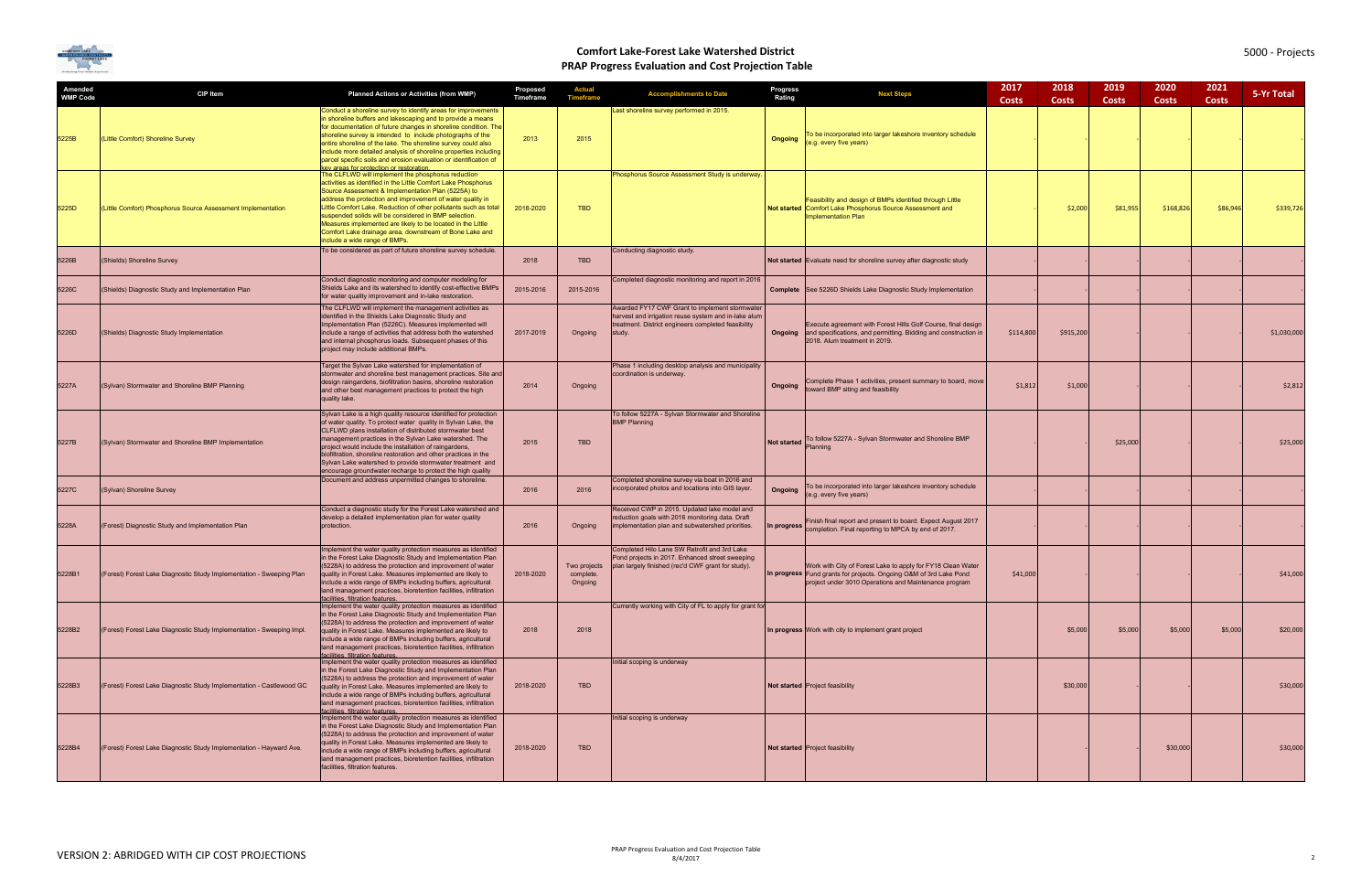

| Amended<br><b>WMP Code</b> | <b>CIP Item</b>                                                         | <b>Planned Actions or Activities (from WMP)</b>                                                                                                                                                                                                                                                                                                                                                                                                                                                                                                                                                                                                                                                                                                                                                                                                                                                | Proposed<br>Timeframe | <b>Actual</b><br><b>Timeframe</b>                                                        | <b>Accomplishments to Date</b>                                                                                                            | Progress<br>Rating | <b>Next Steps</b>                                                                      | 2017<br><b>Costs</b> | 2018<br><b>Costs</b> | 2019<br>Costs | 2020<br><b>Costs</b> | 2021<br><b>Costs</b> | 5-Yr Total  |
|----------------------------|-------------------------------------------------------------------------|------------------------------------------------------------------------------------------------------------------------------------------------------------------------------------------------------------------------------------------------------------------------------------------------------------------------------------------------------------------------------------------------------------------------------------------------------------------------------------------------------------------------------------------------------------------------------------------------------------------------------------------------------------------------------------------------------------------------------------------------------------------------------------------------------------------------------------------------------------------------------------------------|-----------------------|------------------------------------------------------------------------------------------|-------------------------------------------------------------------------------------------------------------------------------------------|--------------------|----------------------------------------------------------------------------------------|----------------------|----------------------|---------------|----------------------|----------------------|-------------|
| 5228E                      | (Forest) Shoreline Survey                                               | Conduct a shoreline survey to identify areas for improvements<br>in shoreline buffers and lakescaping and to provide a means<br>for documentation of future changes in shoreline condition. The<br>shoreline survey is intended to include photographs of the<br>entire shoreline of the lake. The shoreline survey could also<br>include more detailed analysis of shoreline properties including<br>parcel specific soils, groundwater seep locations, and/or<br>erosion evaluation or identification of key areas for protection<br>or restoration.                                                                                                                                                                                                                                                                                                                                         | 2015                  | 2015                                                                                     | GPS-enabled camera was utilized to perform a<br>cursory shoreline inventory of the entire lake. Photos<br>were taken in fall 2015.        | Complete           | To be incorporated into larger lakeshore inventory schedule<br>(e.g. every five years) |                      |                      |               |                      |                      |             |
| 5228J                      | (Forest) In-Lake Treatment                                              | Conduct alum or other in-lake treatment as appropriate to<br>reduce the internal load of Forest Lake, if determined to be<br>necessary for improving in-lake water quality and/or for<br>Comfort Lake water quality. In-lake treatments are likely to be<br>targeted to Lakes 2 and 3 (the central and east basins of<br>Forest Lake), as these areas were identified in past studies as<br>having higher internal loads.                                                                                                                                                                                                                                                                                                                                                                                                                                                                      | 2021                  | <b>TBD</b>                                                                               | Scheduled for 2021.                                                                                                                       |                    | Not started Scheduled for 2021                                                         |                      |                      |               |                      | \$1,653,017          | \$1,653,017 |
| 5228K                      | (Forest) Washington Judicial Ditch 6 Assessment and Implementation Plan | Washington Judicial Ditch 6 (WJD-6) is located at the southern<br>end of the CLFLWD. It flows through MN Department of<br>Natural Resources protected waters and the Hardwood Creek<br>Wildlife Management Area before discharging into Forest<br>Lake's east basin. In 2016 the process of transferring the ditch<br>authority from Rice Creek Watershed District to the CLFLWD<br>began. At the time of the ditch authority transfer, large portions<br>of the WJD-6 system were in disrepair. This project will include<br>an assessment of the ditch system, including lateral tributary<br>branches, and its contributing area, in order to determine the<br>current state of the ditch and identify opportunities for<br>improvement with the goal of protecting and improving water<br>quality in Forest Lake consistent with the District's<br>responsibilities as drainage authority. | 2018                  | <b>TBD</b>                                                                               | Monitoring and data collection is underway.                                                                                               |                    | In progress Project feasibility                                                        |                      | \$5,000              | \$75,000      |                      |                      | \$80,000    |
| 5228L                      | (Forest) Washington Judicial Ditch 6 Improvements                       | The CLFLWD will implement water quality protection measures<br>as identified in the Washington Judicial Ditch 6 Assessment<br>and Implementation Plan (5228K).                                                                                                                                                                                                                                                                                                                                                                                                                                                                                                                                                                                                                                                                                                                                 | 2019                  | <b>TBD</b>                                                                               |                                                                                                                                           | Not started        |                                                                                        |                      |                      |               |                      |                      |             |
| 5229B                      | (Comfort) Sunrise Regional Stormwater Project Implementation            | Implement the project designed under the Sunrise River Water<br>Quality/Quantity Regional Stormwater Project Feasibility and<br>Design project (5229A) to reduce phosphorus loads to Comfort<br>Lake from the Sunrise River subwatershed.                                                                                                                                                                                                                                                                                                                                                                                                                                                                                                                                                                                                                                                      | 2012-2016             | 2014                                                                                     | Target Iron Enhanced Sand Filter, Raingardens &<br>Tree trenches was installed in 2014. This was<br>partially funded through a CWF grant. | Ongoing            | Find other project partners of other projects in the Sunrise<br>watershed.             |                      |                      |               |                      |                      |             |
| 5229C                      | (Comfort) Shoreline Survey                                              | Conduct an updated shoreline survey of Comfort Lake and<br>compare it to the 1998 shoreline survey to evaluate the amount<br>of change that has occurred and to identify areas for<br>improvements in shoreline buffers and lakescaping. The<br>shoreline survey could also include more detailed analysis of<br>shoreline properties including parcel specific soils and erosion<br>evaluation or identification of key areas for protection or                                                                                                                                                                                                                                                                                                                                                                                                                                               | 2013                  | 2013                                                                                     | Survey completed.                                                                                                                         | Ongoing            |                                                                                        |                      |                      |               |                      |                      |             |
| 5229D                      | (Comfort) BMP Feasibility Study for District's Tax Forfeited Land       | Conduct a feasibility study for an infiltration, filtration, or wetlan<br>treatment system on the District's tax forfeited land to provide<br>nutrient reduction to Comfort Lake.                                                                                                                                                                                                                                                                                                                                                                                                                                                                                                                                                                                                                                                                                                              | 2013                  | future effort to<br>focus on Bixby                                                       | Reprioritized as a District has been in negotiation with adjacent<br>landowner to acquire additional property for this<br>project.        |                    | Ongoing Waiting for landowner to respond to offer by the District.                     |                      |                      |               |                      |                      |             |
| 5229E                      | (Comfort) BMP Implementation on District's Tax Forfeited Land           | Complete an infiltration, filtration, or wetland treatment project<br>on the District's tax forfeited property to provide water quality<br>benefits for Comfort Lake based on findings from the feasibility                                                                                                                                                                                                                                                                                                                                                                                                                                                                                                                                                                                                                                                                                    | 2014                  | Park project<br>Reprioritized as a<br>future effort to<br>focus on Bixby<br>Park project | To follow 5229D - BMP Feasibility Study for District's<br><b>Tax Forfeited Land</b>                                                       | Not started        |                                                                                        |                      |                      |               |                      |                      |             |
| [NEW]                      | (Birch) Lake Water Quality Study                                        |                                                                                                                                                                                                                                                                                                                                                                                                                                                                                                                                                                                                                                                                                                                                                                                                                                                                                                | $\Omega$              | $\Omega$                                                                                 |                                                                                                                                           | Not started   0    |                                                                                        |                      | \$1,000              |               |                      |                      | \$1,000     |
| [NEW]                      | (School) Lake Water Quality Study                                       |                                                                                                                                                                                                                                                                                                                                                                                                                                                                                                                                                                                                                                                                                                                                                                                                                                                                                                | $\overline{0}$        | $\overline{0}$                                                                           |                                                                                                                                           | Not started        |                                                                                        |                      | \$1,000              |               |                      |                      | \$1,000     |
| [NEW]                      | (Birch) Deep Sediment Core Study                                        |                                                                                                                                                                                                                                                                                                                                                                                                                                                                                                                                                                                                                                                                                                                                                                                                                                                                                                | $\mathbf{0}$          | $\overline{0}$                                                                           |                                                                                                                                           | Not started        |                                                                                        |                      |                      | \$30,000      |                      |                      | \$30,000    |
| [NEW]                      | (School) Deep Sediment Core Study                                       |                                                                                                                                                                                                                                                                                                                                                                                                                                                                                                                                                                                                                                                                                                                                                                                                                                                                                                | $\mathbf{0}$          | $\overline{0}$                                                                           |                                                                                                                                           | Not started        |                                                                                        |                      |                      | \$30,000      |                      |                      | \$30,000    |
|                            |                                                                         |                                                                                                                                                                                                                                                                                                                                                                                                                                                                                                                                                                                                                                                                                                                                                                                                                                                                                                |                       |                                                                                          |                                                                                                                                           |                    |                                                                                        |                      |                      |               |                      |                      |             |
| 5300                       | <b>Streams</b>                                                          |                                                                                                                                                                                                                                                                                                                                                                                                                                                                                                                                                                                                                                                                                                                                                                                                                                                                                                |                       |                                                                                          |                                                                                                                                           |                    |                                                                                        | \$2,834              | \$12,780             |               |                      |                      | \$15,614    |
|                            | Staff Management/Coord                                                  | Streams staff management and coordination                                                                                                                                                                                                                                                                                                                                                                                                                                                                                                                                                                                                                                                                                                                                                                                                                                                      | $\mathbf 0$           | $\overline{0}$                                                                           |                                                                                                                                           | Ongoing            |                                                                                        | \$2,834              | \$2,780              |               |                      |                      | \$5,614     |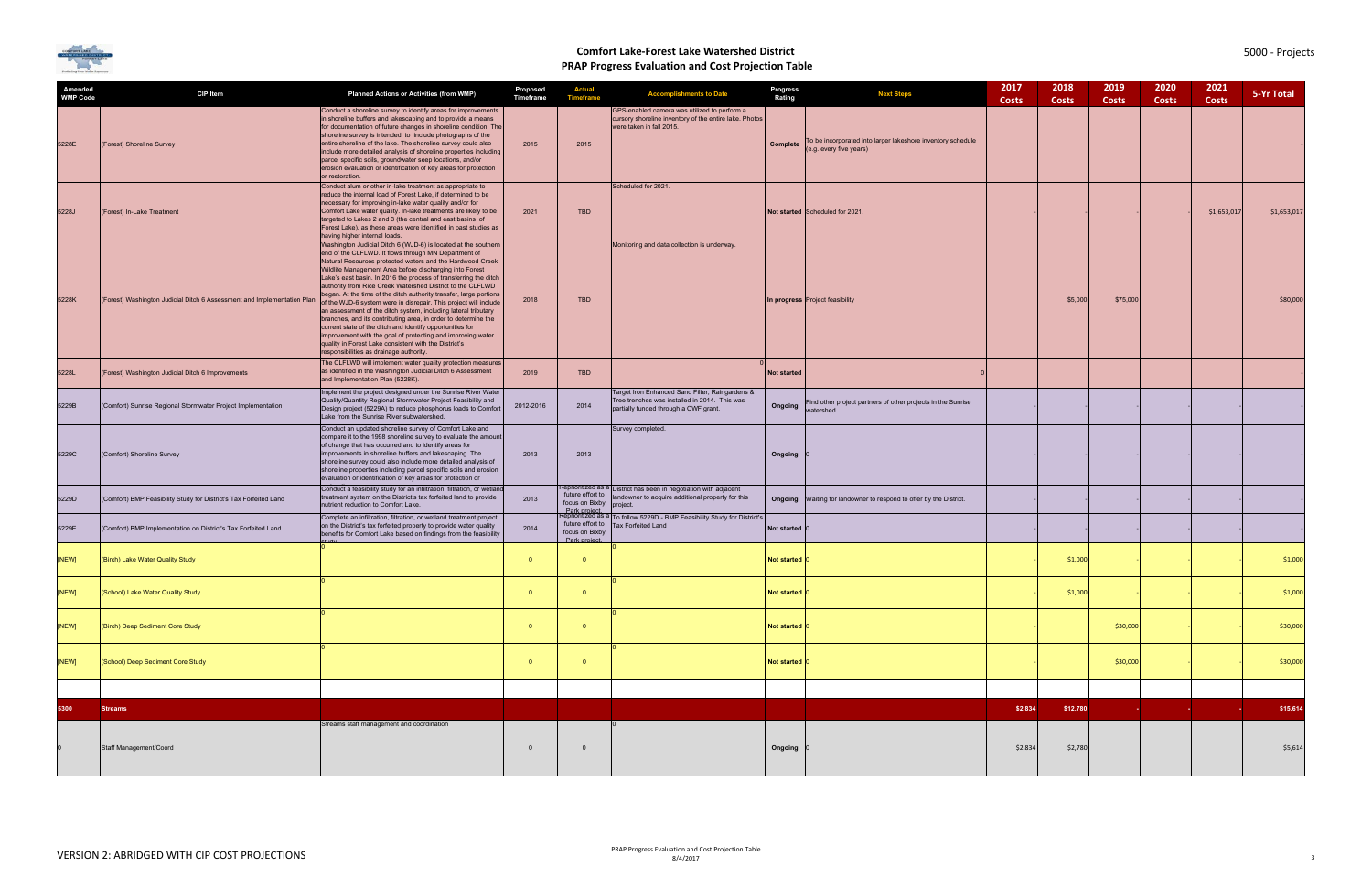

| Amended<br><b>WMP Code</b> | <b>CIP Item</b>                                                                                                                           | <b>Planned Actions or Activities (from WMP)</b>                                                                                                                                                                                                                                                                                                                                                                                                                                                          | Proposed<br>Timeframe | <b>Actual</b><br><b>Timeframe</b> | <b>Accomplishments to Date</b>                                                                                                                                                                                                                              | <b>Progress</b><br>Rating | <b>Next Steps</b>                                                                                                                                     | 2017<br><b>Costs</b> | 2018<br><b>Costs</b> | 2019<br><b>Costs</b> | 2020<br><b>Costs</b> | 2021<br><b>Costs</b> | 5-Yr Total  |
|----------------------------|-------------------------------------------------------------------------------------------------------------------------------------------|----------------------------------------------------------------------------------------------------------------------------------------------------------------------------------------------------------------------------------------------------------------------------------------------------------------------------------------------------------------------------------------------------------------------------------------------------------------------------------------------------------|-----------------------|-----------------------------------|-------------------------------------------------------------------------------------------------------------------------------------------------------------------------------------------------------------------------------------------------------------|---------------------------|-------------------------------------------------------------------------------------------------------------------------------------------------------|----------------------|----------------------|----------------------|----------------------|----------------------|-------------|
| 5340A                      | (Sunrise) Stream Assessment                                                                                                               | Conduct a stream conveyance and geomorphology survey on<br>the Sunrise River. Any resource restoration and/or<br>stormwater/flood management project directly related to the<br>Sunrise River will require critical knowledge of this system. This<br>information is necessary to make more informed decisions<br>regarding the resource and to develop associated watershed<br>improvement projects. This project will build on data available<br>rough the Sunrise River watershed assessment projects | 2012                  | $\Omega$                          | Initial work completed as part of larger Sunrise River<br>engineers report.                                                                                                                                                                                 |                           | Not started Need targeted monitoring data to inform BMPs                                                                                              |                      | \$10,000             |                      |                      |                      | \$10,000    |
|                            |                                                                                                                                           |                                                                                                                                                                                                                                                                                                                                                                                                                                                                                                          |                       |                                   |                                                                                                                                                                                                                                                             |                           |                                                                                                                                                       |                      |                      |                      |                      |                      |             |
| 5400                       | <b>Wetlands</b>                                                                                                                           |                                                                                                                                                                                                                                                                                                                                                                                                                                                                                                          |                       |                                   |                                                                                                                                                                                                                                                             |                           |                                                                                                                                                       | \$376,884            | \$187,175            | \$126,675            | \$662,387            |                      | \$1,353,121 |
|                            | Staff Management/Coord                                                                                                                    | Wetlands staff management and coordinatoin                                                                                                                                                                                                                                                                                                                                                                                                                                                               | $\mathbf{0}$          | $\overline{0}$                    |                                                                                                                                                                                                                                                             | Ongoing                   |                                                                                                                                                       | \$6,884              | \$8,175              | \$9,000              | \$10,000             |                      | \$34,059    |
| 5420B                      | Wetland Restoration/Bank Feasibility Study                                                                                                | Conduct a feasibility study to investigate the creation of wetland<br>banks within the District, potentially in partnership with the U.S.<br>Army Corps of Engineers using the results of the Sunrise River<br><b>Watershed Mitigation Pilot Study.</b>                                                                                                                                                                                                                                                  | 2019                  | <b>TBD</b>                        |                                                                                                                                                                                                                                                             | <b>Not started</b>        |                                                                                                                                                       |                      |                      | \$107,675            |                      |                      | \$107,675   |
| 5420C                      | Wetland Restoration/Bank Implementation                                                                                                   | Reestablish and restore degraded basins in subwatersheds<br>where the generation of wetland credits is feasible and where if<br>provides benefits to downstream resources.                                                                                                                                                                                                                                                                                                                               | 2020                  | TBD                               |                                                                                                                                                                                                                                                             | Not started               |                                                                                                                                                       |                      |                      |                      | \$652,387            |                      | \$652,387   |
| 5421A                      | (Moody) Wetland Restoration and Cattle Exclusion (NBL12)                                                                                  | Restore wetland hydrology and exclude livestock from<br>wetlands in Moody Lake subwatersheds to improve water<br>quality contributing to lake                                                                                                                                                                                                                                                                                                                                                            | 2011                  | 2016-2019                         | Land access agreements executed and construction<br>is underway. 2016: Design, bidding and additional<br>sampling work etc. Diagnostic study completed in<br>2014 identified P loading hot spots and potential<br>BMPs. BMP feasibility was scoped in 2015. | Ongoing                   | Complete phase 1 construction, then effectiveness monitoring<br>and assess next phases.                                                               | \$350,000            | \$125,000            |                      |                      |                      | \$475,000   |
| 5422G                      | (Bone) Wetland Restoration Feasibility and Design (all SBL subwatersheds) watershed. This project will include feasibility assessment and | In 2016 the CLFLWD used past diagnostic work and<br>assessment studies to identify phosphorus loading sources<br>and potential wetland restorations within the Bone Lake<br>design of several wetland restorations that were identified in<br>the 2015 Bone Lake Diagnostic Study and 2014 Partially<br>Drained Wetland Assessment.                                                                                                                                                                      | 2016-2018             | Ongoing                           | Awarded FY17 CWF grant. Initial design and<br>landowner outreach underway in 2017                                                                                                                                                                           |                           | Continue landowner outreach, research federal programs.<br><b>Ongoing</b> Some construction may begin in 2017, but most will likely<br>occur in 2018. | \$20,000             | \$24,000             |                      |                      |                      | \$44,000    |
| 5422H                      | (Bone) Wetland Restoration Implementation (all SBL subwatersheds)                                                                         | The CLFLWD will implement wetland restorations in the Bone<br>Lake watershed, as identified in the Wetland Restoration<br>Feasibility & Design (5422G).                                                                                                                                                                                                                                                                                                                                                  | 2018-2020             | <b>TBD</b>                        |                                                                                                                                                                                                                                                             | <b>Not started</b>        |                                                                                                                                                       |                      | \$30,000             | \$10,000             |                      |                      | \$40,000    |
|                            |                                                                                                                                           |                                                                                                                                                                                                                                                                                                                                                                                                                                                                                                          |                       |                                   |                                                                                                                                                                                                                                                             |                           |                                                                                                                                                       |                      |                      |                      |                      |                      |             |
| 5500                       | <b>Upland Resources</b>                                                                                                                   |                                                                                                                                                                                                                                                                                                                                                                                                                                                                                                          |                       |                                   |                                                                                                                                                                                                                                                             |                           |                                                                                                                                                       | \$1,080              |                      |                      |                      |                      | \$1,080     |
|                            | Staff Management/Coord.                                                                                                                   | Upland resources staff management and coordination                                                                                                                                                                                                                                                                                                                                                                                                                                                       | 2012-13               | 2012-2013                         |                                                                                                                                                                                                                                                             | Ongoing                   |                                                                                                                                                       | \$1,080              |                      |                      |                      |                      | \$1,080     |
|                            |                                                                                                                                           |                                                                                                                                                                                                                                                                                                                                                                                                                                                                                                          |                       |                                   |                                                                                                                                                                                                                                                             |                           |                                                                                                                                                       |                      |                      |                      |                      |                      |             |
| 5600                       | Groundwater                                                                                                                               |                                                                                                                                                                                                                                                                                                                                                                                                                                                                                                          |                       |                                   |                                                                                                                                                                                                                                                             |                           |                                                                                                                                                       | \$4,973              | \$5,142              | \$14,267             | \$7,305              | \$2,344              | \$34,030    |
|                            | Staff Management/Coord.                                                                                                                   | Groundwater staff management and coordination                                                                                                                                                                                                                                                                                                                                                                                                                                                            | $\overline{0}$        | $\overline{\mathbf{0}}$           |                                                                                                                                                                                                                                                             | Ongoing                   |                                                                                                                                                       | \$3,779              | \$2,912              | \$3,000              | \$1,000              | \$1,000              | \$11,691    |
| 5620C                      | Provide Comments on Water Appropriation Permit Applications                                                                               | The CLFLWD will review water appropriation permit<br>applications submitted to CLFLWD from the Department of<br>Natural Resources and will provide comments to the DNR.                                                                                                                                                                                                                                                                                                                                  | Ongoing               | Ongoing                           | District staff communicates regularly with DNR area<br>hydrologists for Chisago and Washington counties<br>regarding permitting and regulatory issues                                                                                                       | Ongoing                   | Continue to communicate with DNR on a regular basis.<br>Potentially initiate regular coordination meetings in the future.                             | \$1,194              | \$1,230              | \$1,267              | \$1,305              | \$1,344              | \$6,339     |
| 5627A                      | (Sylvan) Groundwater Protection Feasibility Study                                                                                         | A feasibility study will identify the types of groundwater<br>protection measures that can be implemented around Sylvan<br>Lake and the benefits of these measures.                                                                                                                                                                                                                                                                                                                                      | 2014                  | 2016-2017                         | District engineer completed Phase 1 of study by<br>summarizing available groundwater data and<br>identifying data gaps needed to determine the<br>groundwater contributing area to Sylvan Lake that<br>should be targeted for protection and conservation.  |                           | <b>Ongoing</b> Complete Phase 2 of study                                                                                                              |                      | \$1,000              | \$5,000              |                      |                      | \$6,000     |
| 5627B                      | (Sylvan) Groundwater Protection Implementation                                                                                            | In order to sustain healthy groundwater interactions with Sylvan<br>Lake, the groundwater protection measures identified through<br>the feasibility study (5637A) will be implemented around Sylvan<br>Lake to protect the lake's interaction with groundwater and to<br>protect the lake's water quality. Implementation measures may<br>include infiltration features, pollution prevention practices,                                                                                                 | 2015                  | 2018                              | Implementation to begin after feasibility study                                                                                                                                                                                                             |                           | Not started Implementation to begin after feasibility study                                                                                           |                      |                      | \$5,000              | \$5,000              |                      | \$10,000    |
|                            |                                                                                                                                           |                                                                                                                                                                                                                                                                                                                                                                                                                                                                                                          |                       |                                   |                                                                                                                                                                                                                                                             |                           |                                                                                                                                                       |                      |                      |                      |                      |                      |             |
| 5700                       | <b>Public Education</b>                                                                                                                   |                                                                                                                                                                                                                                                                                                                                                                                                                                                                                                          |                       |                                   |                                                                                                                                                                                                                                                             |                           |                                                                                                                                                       |                      | \$5,191              |                      | \$85,286             |                      | \$90,477    |
|                            | Staff Management/Coord.                                                                                                                   | Public education staff management and coordination                                                                                                                                                                                                                                                                                                                                                                                                                                                       | $\mathbf{0}$          | $\overline{0}$                    |                                                                                                                                                                                                                                                             | Ongoing                   |                                                                                                                                                       |                      | \$1,191              |                      | \$7,000              |                      | \$8,191     |
| 5720A                      | Education in Public Parks - Land/Water Connection and District Resources                                                                  | Signage specific to local resources                                                                                                                                                                                                                                                                                                                                                                                                                                                                      | 2015/2020             | 2016                              | Funded as second tier project for 2016.                                                                                                                                                                                                                     |                           | Not started Reassess in 2nd half of 2016.                                                                                                             |                      | \$4,000              |                      | \$78,286             |                      | \$82,286    |